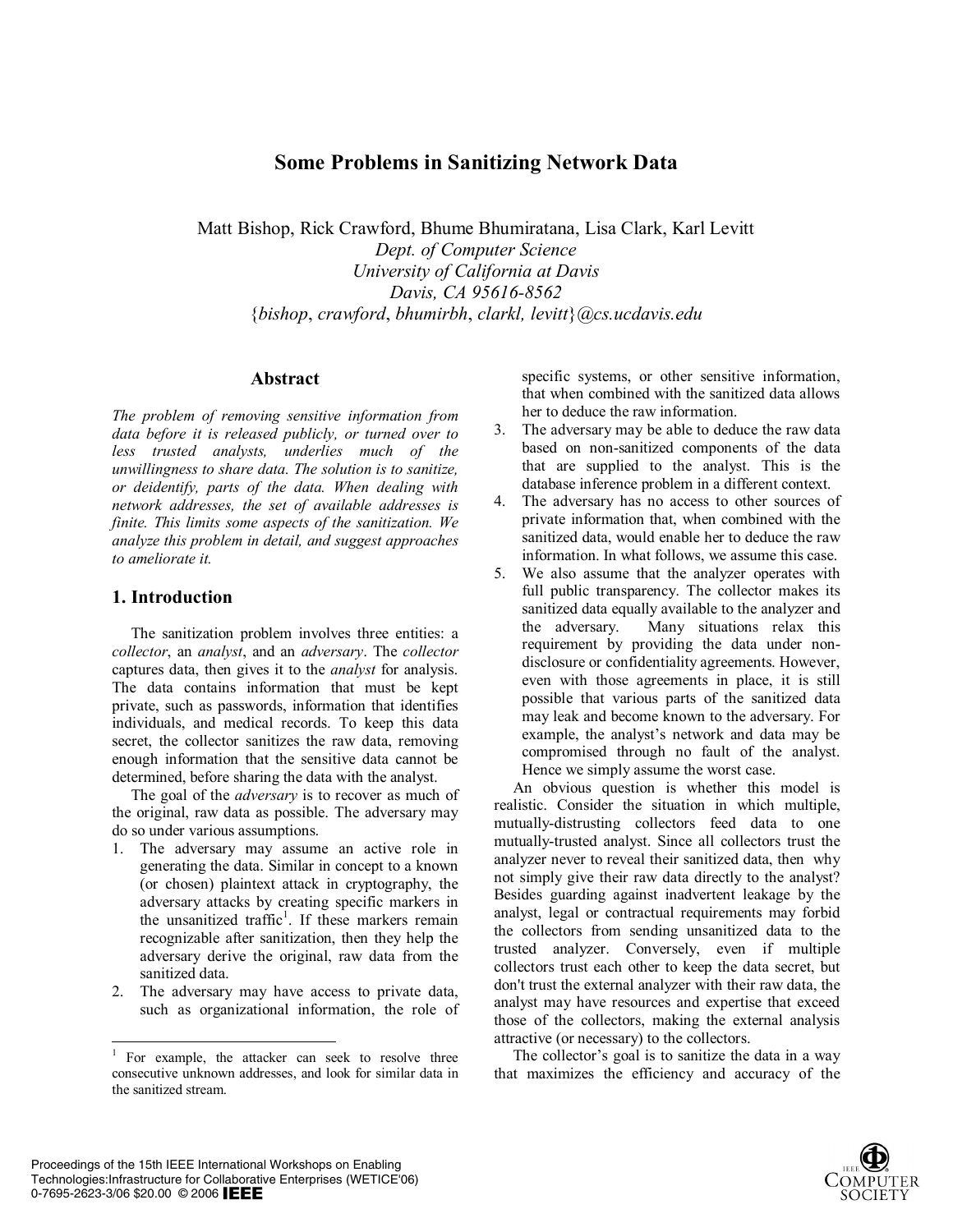analyzer's task, while minimizing the efficiency and accuracy of the adversary's attempt to derive the raw data. This paper examines constraints surrounding this goal, in the context of sanitizing network traces.

## **2. Network Data Sanitization**

Researchers need real traffic from networks to further their work in intrusion detection and attack analysis. The problem with using such data is that it typically contains confidential information. Three approaches to this problem have been considered.

First, data can be synthesized. To do this, one monitors a network to gather statistical parameters of the network traffic. One then generates artificial traffic that preserves the statistical parameters of the actual traffic. The problem with this approach is the determination of *which* statistical parameters are relevant. These may not be known before the analysis. An additional issue is the need for specific *types* of traffic, such as attacks, which may exist in the raw data but not be captured by the synthetic data.

Second, one can obtain and use a body of reference data. This is network traffic captured from some other source that has no privacy constraints. Common sources for this type of data are honeypots. The problem is that reference data is not widely available, and is biased in the sense that the traffic patterns and statistical parameters typically do not match normal traffic at other sites.

Third, one can sanitize the data. The nature and degree of sanitization varies from locality to locality. An organization may require that the sanitization prevent any action from being associated with an individual. If many network nodes are single-user systems, this means that MAC and IP addresses, host names, and internal email addresses must be changed or deleted wherever they occur. Thus, one would need to handle packet content as well as packet headers.

For this paper, we focus on the packet headers, and ignore (overwrite) the content. An alternate approach, that of structuring the packet data when possible [1], would allow us to preserve more of the packet content. But sanitizing secondary detail seems premature until the underlying problem structure is better understood.

This naturally leads to sanitizing data link, network (IP), and transport (TCP/UDP) layer headers. In what follows, we focus on IP addresses because they were the key data that needed to be protected in our experiments. But the issues arise in the context of *any* finite set of names (a *namespace*).

The specific privacy policy requires that no IP address be associated with an individual when a network trace is analyzed. In effect, this means that all IP addresses must be sanitized. Even though the communication may have gone outside the local network to a particular recipient, the privacy policy would be violated if that same message were provided to an arbitrary third party.

Two types of data anonymization prove useful. *Pseudo-anonymous* transformations map all instances of a particular raw identifier to the *same* unique identifier in the target namespace. An example is replacing all occurrences of "John" by "Paul". *Fullyanonymous* transformations map each instance of a particular raw identifier to a *different* identifier in the target namespace. An example is replacing the first occurrence of "John" with "Paul", the second "John" with "George", and the third "John" with "Ringo". The advantage of pseudo-anonymous transformations is that an analyst may correlate data related to an identifier without knowing what the raw identifier is. For example, given a set of network traces, an analyst can determine if two connections are between the same hosts. The disadvantage is that the adversary may be able to deduce private information from that knowledge.

Either mapping may be done explicitly, using a table with each raw identifier and its corresponding sanitized identifier, or via hash functions, in which the mapping from sanitized identifier to raw identifier is not preserved. Explicit maps (i.e., tables) are useful when the original data may need to be derived from the sanitized data (for example, inverting it in preparation to be re-sanitized). Hash functions eliminate the need to store a large table of data.

### **3. Addresses and Namespaces**

Sanitizing data raises several potential problems. We focus on three problems that arose during our work because, not only are they crucial for properly sanitizing network traffic, they also present obstacles in many other application domains, due to their finite namespaces and/or semantic properties.

### 3.**1. Properties and IP Address Ranges**

Consider the situation in which a single analyzer aggregates data from several different collectors. In some contexts, all the collectors must pseudoanonymously map certain raw IP addresses to the same target namespace addresses to ensure consistency of identity. Conversely, if the mapping is fullyanonymous, then each collector must scatter its raw IP addresses across different IP target ranges, in order to prevent conflation of two occurrences of any IP addresses to the same target address.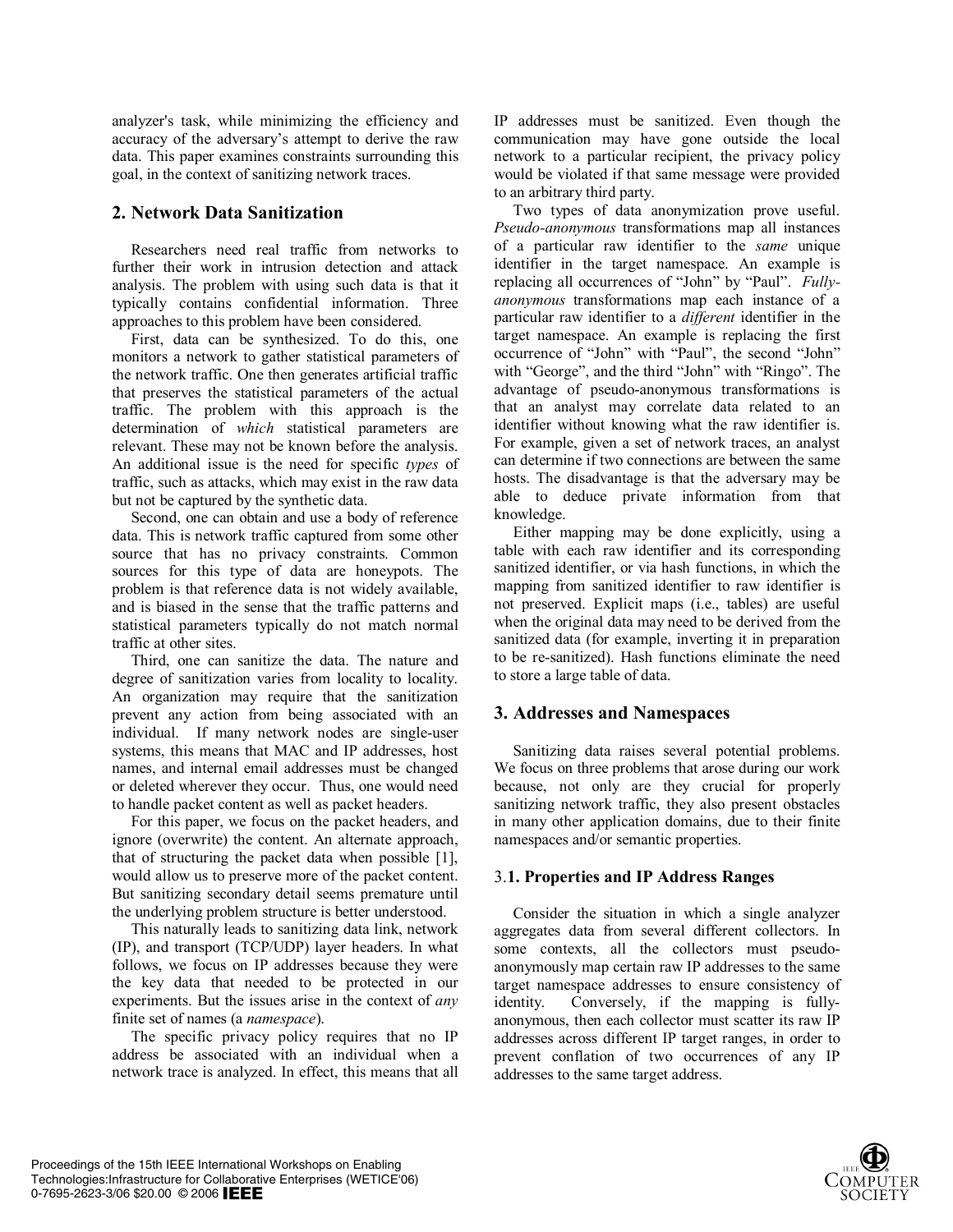To our knowledge, all prior approaches using hashing to accomplish these results have required that all collectors use the same hash function for the entire namespace. Pseudo-anonymity would require that the IP address be hashed; full-anonymity could be implemented by hashing on a combination of the IP address, the particular collector's unique identifier, and the number of previous times that IP address occurred in that collector's data stream. This is unacceptable for collectors who trust the analyzer but who do not trust each other. The obvious insider attack is to guess an IP address (and, in the case of fully-anonymous sanitization, the ancillary unique data), hash the guess, and compare to the sanitized data. Explicit maps can mitigate this problem by allowing mutually distrusting collectors to share—and hence risk—only portions of a codebook. This feature could also be implemented by binding hash functions to specified input IP address regions, and sharing only some of those hash functions. Both methods allow fine-grained control over privacy risks caused by sharing sanitization functions.

Unlike a generalized hashing algorithm, explicit sanitization maps can preserve namespace properties such as locality. For example, some types of analysis may require that sanitized IP traffic preserve the integrity of certain reserved address ranges. It would not be possible to implement this by first testing an original address to see if it is reserved, and then hashing only the non-reserved addresses. True, the reserved addresses would be preserved, but a generalized hash function would also map many nonreserved addresses into reserved address ranges, thus confusing the analysis.

For namespaces in other problem domains, hashing *per se* could never match the functionality of explicit sanitization maps. In the medical database example, an analyzer might partition all names into three equivalence classes: male names, female names, and a third class of ambiguous names.

Other namespace properties can be preserved by constructing appropriate sanitization maps. For example, if an analyzer recognizes a "sweep" of IP addresses only when an intruder probes an ascending succession of contiguous IP addresses, there are 256 pseudo-anonymous sanitization functions that will preserve such sweep signatures in the low-order byte.

### **3.2. Implications of Finite Namespaces**

Another important aspect of IP addresses as identifiers is that they are drawn from a namespace of finite size. This has two crucial implications. First, any pseudo-anonymous mapping on a finite namespace must be a permutation. Therefore, if a mapping implementation is not parsimonious and "overreserves" target space for a block of IP addresses in the original namespace, the target namespace will overflow when all possible input names are sanitized.

Second, the pigeonhole principle shows that any fully-anonymous mapping of  $n+1$  name occurrences on a namespace of *n* names is impossible. For example, if a long conversation between two network nodes is to be sanitized fully-anonymously, the target IP address namespace will eventually become exhausted and repetitions of sanitized names will occur. Hence, in the absence of some special controls to distribute the allocation of sanitized names, a simple first-come-first-serve implementation of fullanonymity would protect the privacy of the most verbose early nodes, at the expense of nodes appearing later in the data stream.

This forces the collector to make explicit decisions on namespace resource allocation during configuration. One (or more) small block(s) in the original namespace may be "expanded" and scattered across a much larger block in the target namespace. The collector may map some source blocks pseudo-anonymously, and other source blocks fully-anonymously, into the same target namespace block. Conversely, certain source namespace blocks may be "compressed" to map into a smaller target namespace block. Clearly, if any target namespace region might potentially overflow, then the collector should specify overflow-handling policies for all blocks that map to that region.

In general, by instrumenting fully-anonymous sanitizing routines with appropriate overflow-handlers, a collector can implement anonymization functions on a per-block basis that span the spectrum between pseudo- and full-anonymization. To use a medical database example, successive instances of "Bob" might map to "Bill", "Bo", or "Bruce". Successive assignments might be random, or might cycle within the target block's choices. In contrast, to give "Alice" more privacy protection, the collector might allocate more than three target pseudonyms to her.

The preceding discussion of allocation issues assumes sanitization is to be done in a single pass, even for non-realtime contexts. But sanitizing data in multiple stages allows many other approaches. For example, even the constraint of a finite namespace can be mitigated by first sanitizing to a larger target namespace, then optimizing a subsequent namespace compression stage to minimize analyzer errors caused by duplicate (i.e., conflated) names [8].

### **3.3. Namespace Nuances**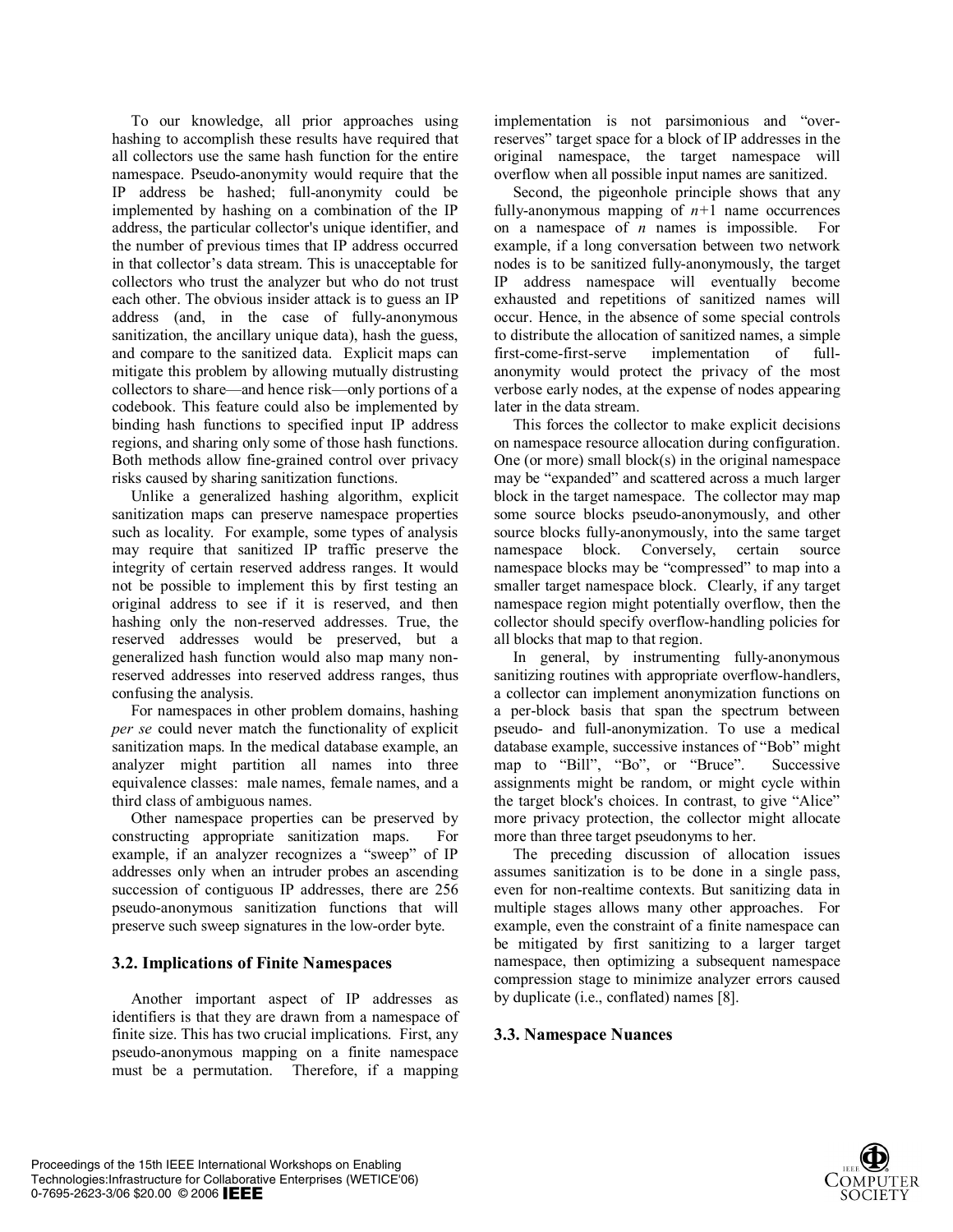A sanitization procedure must be sensitive to the semantics of its input data. For example, compare the problem of sanitizing data in a medical database to that of sanitizing network packets. In both cases, the goal is to protect identities. In the case of network packets, we would anonymize the IP headers and blank out the packet bodies, and declare the data sanitized. In a medical record, we would sanitize the patient's name and address. Unfortunately, this is insufficient, because other data—for example, the patient's height, weight, and date of birth—when taken together might comprise a composite key that identifies the patient uniquely.

We cannot merely apply either form of anonymization to these three additional fields because many analyses of medical data are sensitive to the values of these fields. If sanitization randomly replaces one value of these fields with another, we risk significantly altering their semantics even if we comply with integrity constraints (such as the sanitized height and weight being reasonable positive numbers, and the date of birth being in the not-too-distant past). For example, the ratio of a person's height to weight is medically significant. Moreover, preserving the approximate order of ages among all patients is important for many medical analyses. Thus, for some data fields, there exist potential conflicts between the requirements of sanitization and the requirements of analysis that may not be apparent to the developer of the privacy policy.

Thus, certain fields of the data connote additional semantics beyond serving a merely denotational purpose. Were this not so, pseudo-anonymous sanitization would satisfy the requirements of the analyst. But because the data in some fields are descriptive attributes, characteristic of measurements, rather than arbitrarily-assigned identifiers, pseudoanonymous sanitization may conflict with analysis. Further, that a datum has semantic significance may not be immediately apparent. As another example, for some analyses even patient names are not absolutely "meaningless" identifiers. Patients named "Alice" are more prone to pregnancy than patients named "Bob;" patients with Japanese surnames are more likely to be lactose-intolerant than those with English surnames; and patients with African surnames are more prone to sickle-cell anemia than those with Russian surnames. Accurate analysis may require that the sanitization function preserve these semantic connotations via equivalence classes of names. Thus, we need an explicit analysis *policy* and analysis *metric*.

Similar semantic issues complicate the sanitization of IP traffic, because IP addresses may be associated with attributes via the behavioral semantics of their transactions. As an example, if packets to and from a particular host all have TCP address (port number) 53, then the fact that that host is a DNS server will be obvious even if fully-anonymous sanitization is used. Similar semantic signatures in the transaction traffic allow an adversary to map the network infrastructure, although the exact IP addresses of the infrastructure hosts (and indeed the number of such hosts) may not be identified.

Namespace issues require human decisions and analysis. No automated tool can determine whether additional semantics not known to it would unduly assist the adversary, or hinder the analyst. We emphasize that an explicit *threat model*, *privacy policy*, and *analysis policy* must guide decisions regarding what data needs to be sanitized, and how.

### **4. Tool**

In designing our prototype network packet sanitizer, *tcpsani*, our goal was to create a research vehicle that would yield immediate practical benefits, while also serving as a platform to research basic, unresolved issues that can arise at any level, and rapidly prototype new methods for exploring the fundamental problems of sanitization. *Tcpsani* inputs a *tcpdump* "savefile" file, sanitizes it as described below, and then creates a new "savefile" containing the sanitized data. This file can be fed to *tcpdump*, or any compatible program, for display or other operations.

*Tcpsani* is a modified version of *tcpdump* that invokes Perl routines to do network layer sanitization. Two default modes are supplied; the user may write others if different sanitization algorithms are desired.

In pseudo-anonymous mode, *tcpsani* maps an IP address byte-by-byte. The map for an IP address byte is determined by its IP address prefix (a prefix may consist of 0, 1, 2, or 3 bytes). This approach preserves common (byte-aligned) prefixes under sanitization. The collector can configure certain maps as *shared* by multiple IP address prefixes. Thus, two input IP addresses with different prefixes may have some of their subsequent bytes sanitized via the same map.

Shared maps that permute the low order byte or bytes of IP addresses may be used to preserve certain regularities common to related subnets, for example keeping the IP addresses of local nameservers or switches in the same relative order. A reduction in privacy is the tradeoff cost for tractable analysis of the sanitized data.

Fully-anonymous mode maps a region *R* of the original IP address space to a target IP address region *T*. When *tcpsani* encounters an input IP address from region *R* that requires a new address in region *T*, it randomly picks an empty slot in region *T*, marks it as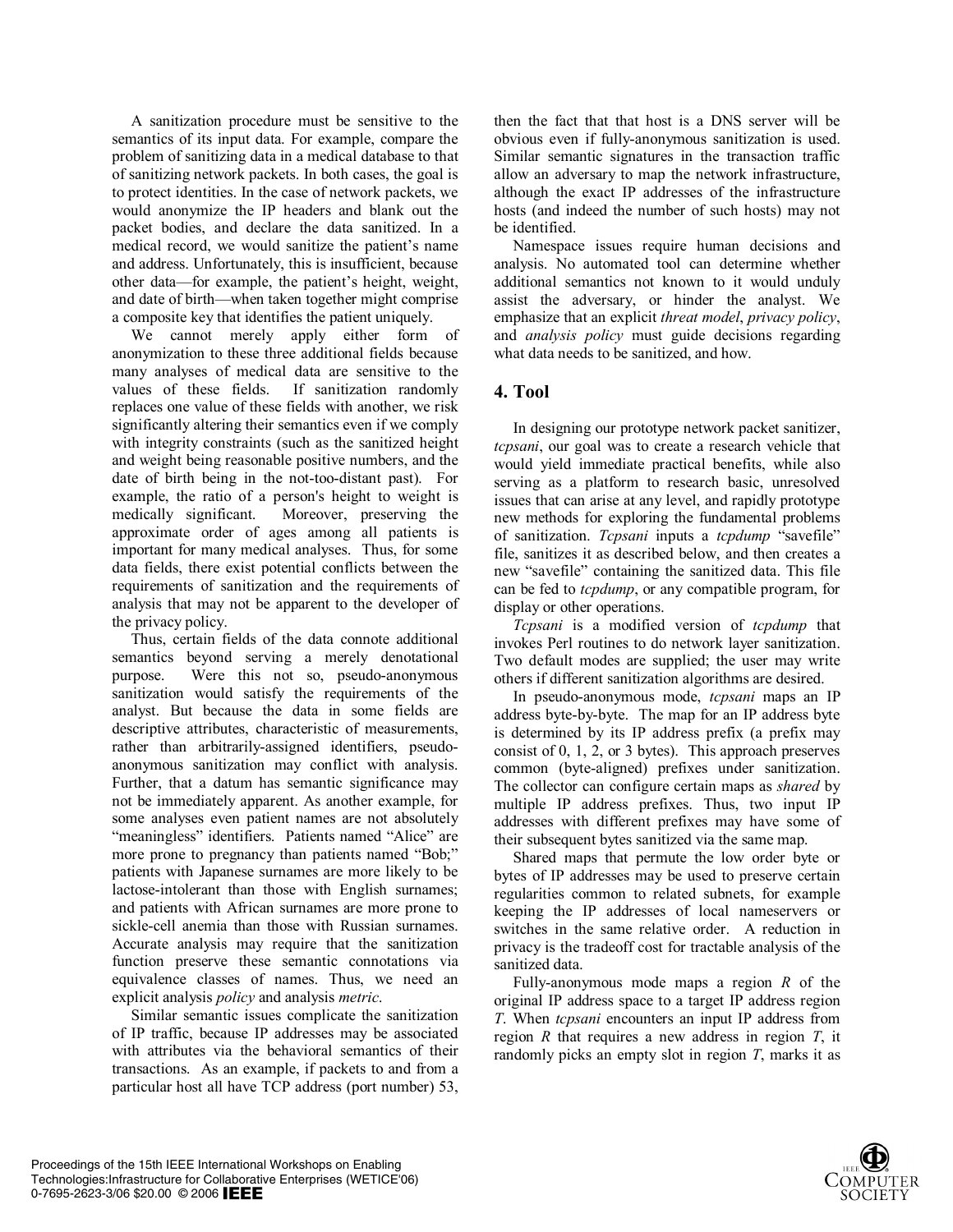allocated, and enters that target address in a hash table keyed by that input address.

*Tcpsani* can be configured to implement all the *hybrid* (combinations of pseudo- and fully-anonymous) allocation schemes described earlier in section 3.2.

## **5. Related Work**

One property whose preservation benefits analyzers is that of IP address prefixes. By default, *tcpsani* implements only byte-aligned prefix preservation. *Tcpsani*'s sanitization modules could be augmented with code to implement prefix preservation on the fly. This would provide the functionality of *tcpdpriv* [4].

If prefix preservation is the sole objective, a better alternative is CryptoPan [5,6,7], an elegant and efficient specialized hash. CryptoPan also has the virtue that multiple collectors can implement the same prefix-preserving permutation for aggregation by a single analyzer merely by sharing a small secret key, rather than sharing large explicit maps.

We speculate that CryptoPan and similar work (for example, Peuhkuri [8]) have not been more widely accepted as "the solution" to the tension between IP address sanitization and the desire for aggregated analysis because they require a high degree of trust among different collectors. For example, given a prefix-preserving hash key, any trusted collector (or its rogue insiders) can invert any target IP address by a sequence of 32 chosen-plaintext attacks. These attacks are performed offline—there is no need to inject them into a monitored traffic stream. Hence, if any aggregated CryptoPan-sanitized dataset is ever made available to an adversary, that data set will remain vulnerable to these insider attacks for all eternity.

The sharing of identical, explicit maps (even if they do not preserve prefixes) by multiple collectors likewise carries this perpetual vulnerability if the aggregate sanitized dataset is published. Thus, regardless of how the mutually-identical sanitization is implemented, a collector is perpetually vulnerable to any other entity with access both to the permutation key/map and to the permuted data. In light of recent security breaches at many commercial analyzers of credit information, it is worth noting that a collector who trusts an aggregating analyzer with its data today, must also trust that analyzer in the future not to fall prey to an adversary masquerading as a new collector who wants to sanitize its data using the common, historical sanitization function.

Pang and Paxson [9] studied how to make public network packet trace data without compromising the privacy requirements of their site. They separated the problem of network protocol level sanitization from that of application protocol level sanitization, and implemented policy scripts to operate on the latter. By way of contrast, we focus only on the network level data, and use modules to describe the privacy policy of that data. We do not yet deal with the application layer protocols (but see the next section).

Sobirey, Fischer-Hübner, and Rannenberg [10] first suggested pseudo-anonymous sanitization, in the context of intrusion detection. They discuss the need to balance pseudonymity with the preservation of enough information to perform an adequate analysis, but do not describe how to achieve that balance. This paper also identifies the problem of conditional reconstruction, in which one may map pseudonyms to users given additional (external) knowledge.

Biskup and Flegel [11] considered the pseudoanonymous known user and host names that appeared in file names, and in the user and host fields of the logs. They discussed in detail several possible architectures for pseudonymizing log files.

Lundin and Jonsson [12] describe an experiment in which they developed a "pseudonymizer" that exchanges pseudonyms for names in firewall logs. The mapping between names and pseudonyms was not amenable to reconstruction. The authors concluded that even pseudonymized users sometimes could be reidentified through their behavior, and some information (such as working hours) could be deduced from the sanitized logs. Further, knowledge of the users' behavior helped distinguish false alarms from legitimate reports of intrusions. Sanitizing the logs reduced this knowledge, increasing the need to investigate alarms that otherwise would have been quickly dismissed as patently false.

# **6. Conclusion**

The data sanitization problem is similar to several other interesting problems.

View a privacy policy and an analysis policy as constraints on *inferences*. An acceptable sanitization must produce a dataset from which "good" analysis inferences can be drawn, but "bad" privacy-penetrating inferences cannot be drawn beyond some threshold degree of accuracy or probability.

Another related problem is the database query-audit problem: given a central database and multiple querymakers, this problem asks how the database management system should respond to each query so that the aggregated results reveal no more than the sum of the individual query results. The problem of sanitizing data aggregated from multiple collectors is, in some sense, a dual of the database query-audit problem: how can we *confidentially* perform a